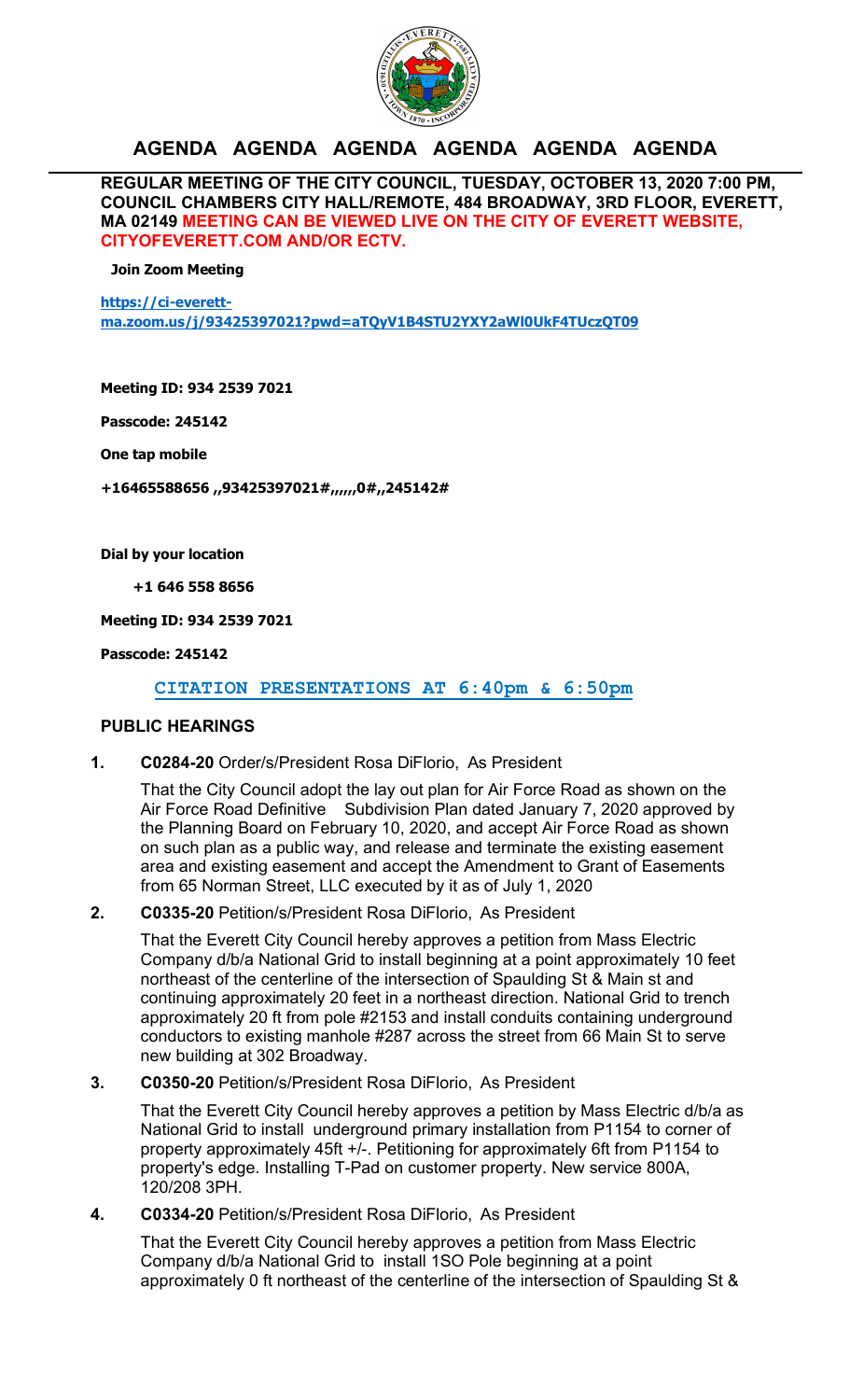Main St and continuing approximately 10 ft in a northeast direction. Install a riser wood pole #2153, across the street from 66 Main St

**5. C0336-20** Petition/s/President Rosa DiFlorio, As President

That the Everett City Council hereby approves a petition by Extenet to place new conduit from new manhole located on Main St to new manhole located on Appleton St.(110.15' long trench). Place new conduit from new manhole located on Appleton St to new riser located on pole #101 on Appleton St.(19.67' long trench).

**6. C0337-20** Petition/s/President Rosa DiFlorio, As President

That the Everett City Council hereby approves a petition by Extenet to place new conduit from new manhole located on School Street to new manhole located on Main Street. (195.5' long trench). Place new conduit from new manhole located on Main Street to new manhole located on Main Street. (125.29' long trench). Place new conduit from new manhole located on Main Street to new manhole located on West Street. (216.19' long trench). Approximate location on attached plans

**7. C0338-20** Petition/s/President Rosa DiFlorio, As President

That the Everett city Council hereby approves a petition by Extenet to place new conduit from new manhole located on Main Street to new manhole located on West Street. (216.19' long trench). Place new conduit from new manhole located on West Street to new riser on pole #1250 located on West Street.

**8. C0339-20** Petition/s/President Rosa DiFlorio, As President

That the Everett City Council approves a petition by Extenet to place new conduit from new manhole located on Broadway to new manhole located on School Street. (167.64' long trench).

**9. C0340-20** Petition/s/President Rosa DiFlorio, As President

That the Everett City Council hereby approves a petition by Extenet to place new conduit from new manhole located on Ferry Street to new manhole located on Bolster Street. (100.76' long trench). Place new conduit from new manhole located on Bolster Street to new riser located on Pole #2369 on Bolster Street. (4.38' long trench).

**10. C0341-20** Petition/s/President Rosa DiFlorio, As President

That the Everett City Council hereby approves a petition by Extenet to place new conduit from new manhole located on Ferry Street to new manhole located on Reed Avenue. (310.45' long trench). Place new conduit from new manhole located on Reed Avenue to new riser on pole #3117 located on Reed Avenue. (6.5' long trench).

**11. C0342-20** Petition/s/President Rosa DiFlorio, As President

That the Everett City Council hereby approves a petition by Extenet to place new conduit from new manhole located on Vernal Street to new manhole located on Ferry Street. (74.3' long trench)

**12. C0343-20** Petition/s/President Rosa DiFlorio, As President

That the Everett city Council hereby approves a petition by Extenet to place new conduit from new manhole located on Broadway to new manhole located on Morris Street. (128.39' long trench). Place new conduit from new manhole located on Morris Street to new riser on pole #352 located on Morris Street. (13.72' long trench).

**13. C0344-20** Petition/s/President Rosa DiFlorio, As President

That the Everett city Council hereby approves a petition by Extenet to place new conduit from new manhole located on Cherry Street to new manhole located on Ferry Street. (254.5' long trench). Place new conduit from new manhole located on Ferry Street to new manhole located on Ferry Street. (61.1' long trench). Place new conduit from new manhole located on Ferry Street to new manhole located on Reed Avenue. (310.45' long trench).

**14. C0345-20** Petition/s/President Rosa DiFlorio, As President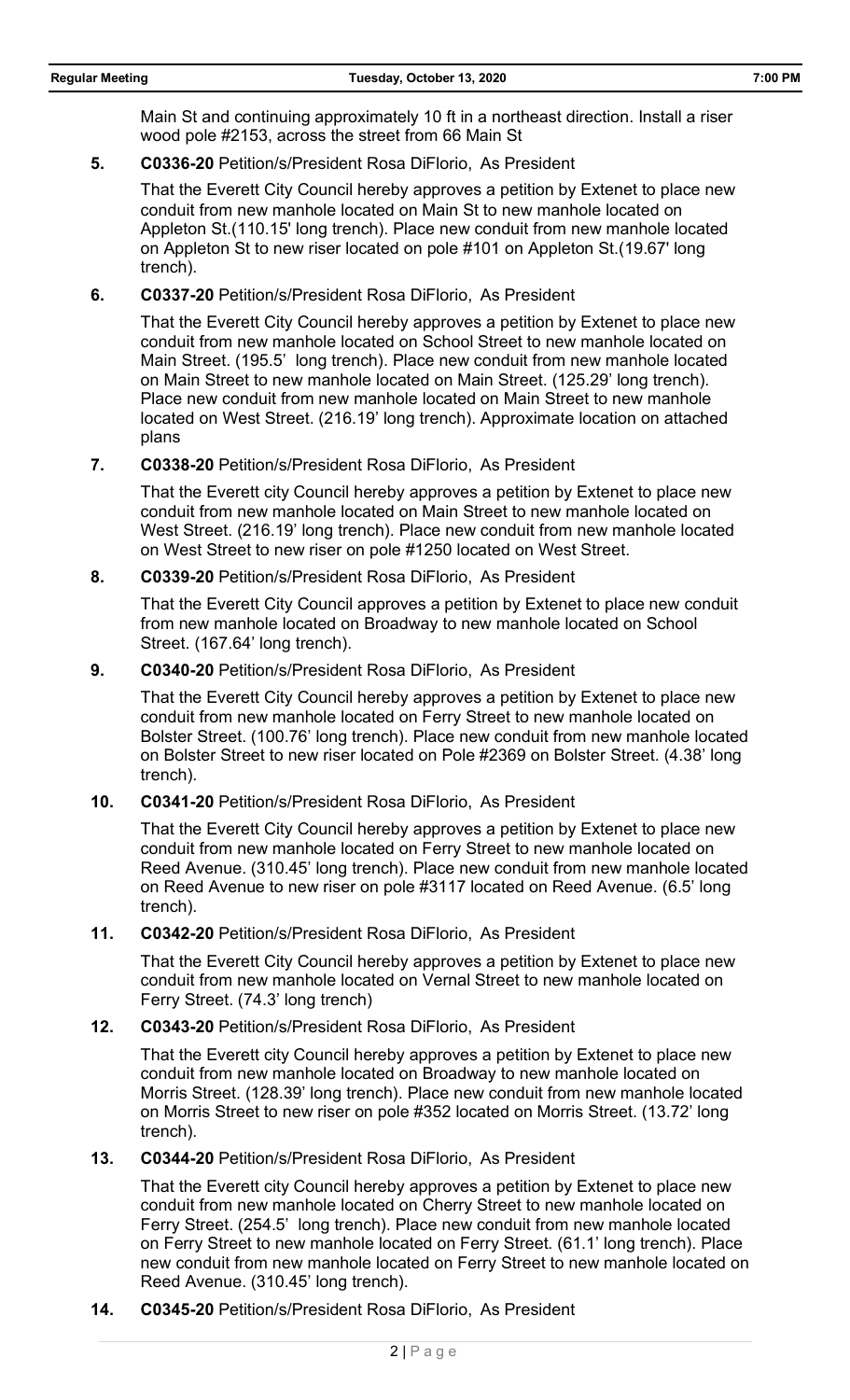That the Everett City Council hereby approves a petition by Extenet to place new conduit from new riser located on pole #567 to new manhole located on 2nd Street. (9.19' long trench). Place new conduit from new manhole located on 2nd Street to new manhole located on Broadway. (36.3' long trench)

**15. C0346-20** Petition/s/President Rosa DiFlorio, As President

Place new conduit from new riser on pole #3551 located on Cherry Street to new manhole located on Cherry Street. (7.07' long trench). Place new conduit from new manhole located on Cherry Street to new manhole located on Ferry Street. (254.5' long trench

**16. C0347-20** Petition/s/President Rosa DiFlorio, As President

That the Everett City Council hereby approves a petition by Extenet to place new conduit from new riser on pole #1 located on School Street to new manhole located on School Street. (23.12' long trench). Place new conduit from new manhole located on School Street to new manhole located on Main Street. (195.5' long trench)

**17. C0348-20** Petition/s/President Rosa DiFlorio, As President

That the Everett City Council hereby approves a petition by Extenet to place new conduit from new riser on pole #014173 located on Oakes Street to new manhole located on Oakes Street. (11.36' long trench). Place new conduit from new manhole located on Oakes Street to new manhole located on Main Street. (188.92' long trench)

**18. C0349-20** Petition/s/President Rosa DiFlorio, As President

That the Everett City Council hereby approves a petition by Extenet to place new conduit from new riser on pole #520 located on Chestnut Street to new manhole located on Chestnut Street. (6.1' long trench). Place new conduit from new manhole located on Chestnut Street to new manhole located on Broadway. (71.38' long trench

#### **PUBLIC PARTICIPATION**

# **COMMUNICATIONS FROM HIS HONOR THE MAYOR**

**19. C0376-20** Order/s/President Rosa DiFlorio, As President

That the Everett City Council hereby approves an order to accept a donation of \$10,000 from Mystic Valley Elder Services to be deposited into the Elder Services Account Donation Account

**20. C0385-20** Order/s/President Rosa DiFlorio, As President

In accordance with the provisions of Article 5 Administrative Code of the Charter of the City of Everett the city council hereby amends the Administrative Code as follows: Section III Multi-Member Bodies P. School Finance Review Commission II. Appointment; Composition; Term of Office a. The School Finance Review Commission shall consist of thirteen (13) total members. The School Finance Review Commission shall be composed of the Mayor or his/her designee, City Auditor, School Superintendent, School Business Agent, City Solicitor, Chief Procurement Officer, School Chief Financial Officer, President of the Everett Teachers' Association, three (3) members of the City Council, and two (2) members of the School Committee. The Mayor shall serve as the Chairman of the School Finance Review Commission and will appoint a Vice Chairman on an annual basis. In January of every even year, the President of the City Council shall appoint members of the City Council to serve for a two (2) year term. In January of every even year, the Chairman of the School Committee shall appoint members of the School Committee to serve for a two (2) year term. All other members shall hold their positions until their respective successors are appointed and qualified, and shall serve without additional compensation. Individuals who replace existing members in their official positions shall also replace the existing member on the School Finance Review Commission. The City Clerk shall serve as the Clerk of the Commission (or he shall appoint a designee), recording commission minutes and any other pertinent information. Section IV Executive Administration P. Transportation and Mobility Department I. Director of Transportation and Mobility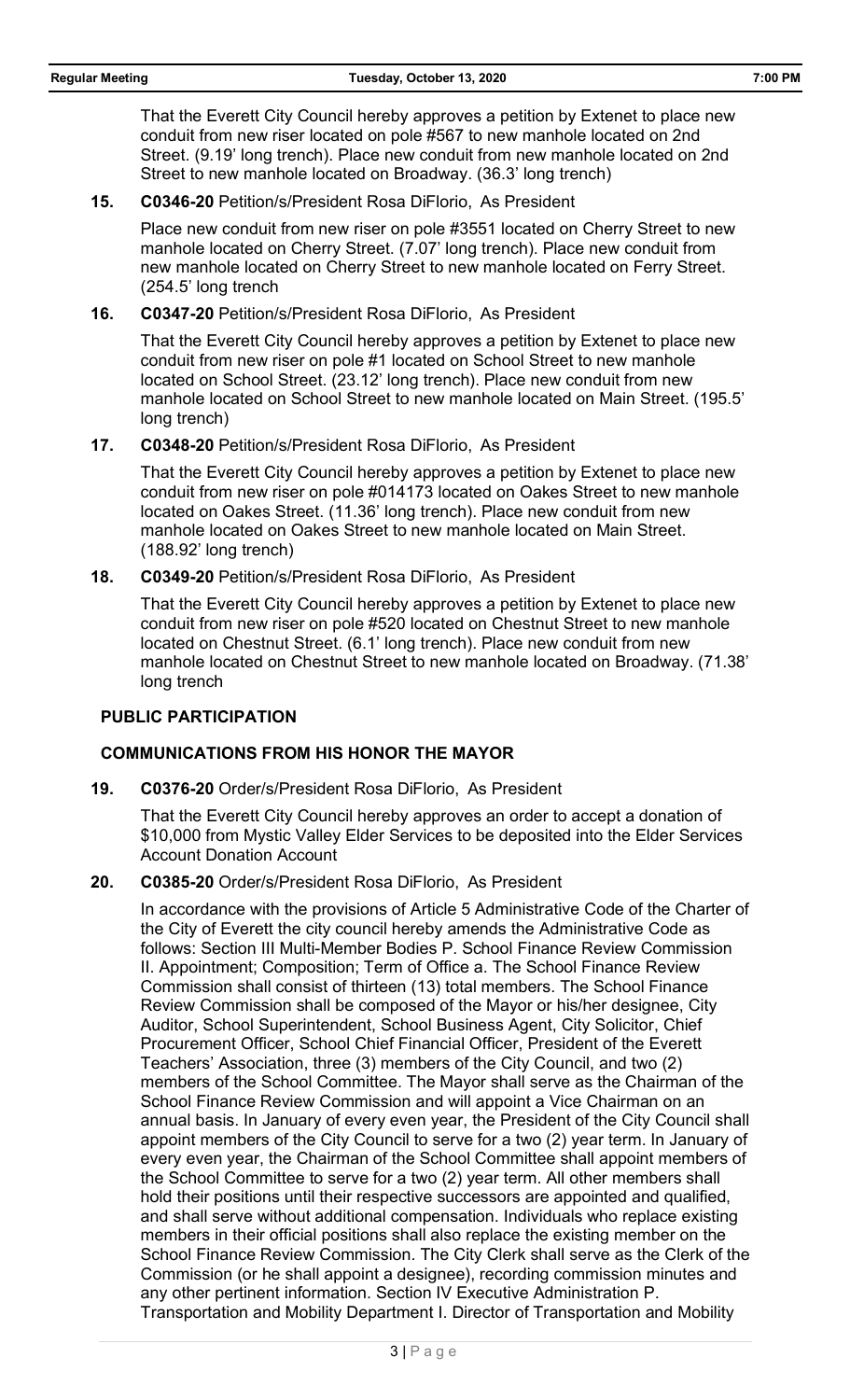a. The Director of Transportation shall be appointed by the Mayor to up to a term not to exceed three (3) years; the Director of Transportation shall oversee and administer all aspects of the Transportation Department and take all measures necessary and pruden

#### **PETITIONS AND LICENSES**

**21. C0188-20** Petition/s/President Rosa DiFlorio, As President

Extenet proposes to attach a small cell antenna, along with all required equipment and fiber for it's operation, to an existing utility pole in the right of way located on 17 Maplewood Ave, with electricity connection (Pole #2080)

**22. C0241-20** Petition/s/President Rosa DiFlorio, As President

That the Everett City Council hereby approves a petition by Extenet to attach a small cell antenna, along with all required equipment and fiber for its operation, to an existing utility pole in the right-of-way located on 66 Main Street, with electricity connection (Pole Number: 1255/).

#### **COMMUNICATIONS**

**23. C0150-20** Resolution/s/Councilor Ward 1 Fred Capone

Given the recent coronavirus outbreak, and the concerns that come with it, the administration is asked to share any plan the city has with regard to protocol to address pandemics or other serious outbreak of health risks.

### **DISMISSED FROM COMMITTEE DUE TO NO ACTION TAKEN**

### **COMMITTEE REPORTS**

### **COMMITTEE ON LEGISLATIVE AFFAIRS AND ELECTIONS**

**24. C0206-20** Resolution/s/Councilor Ward 1 Fred Capone

That the City of Everett review and amend, if appropriate, its current ordinance regulating small cell wireless facilities.

# **COMMITTEE RECCOMMENDED TO REFER THIS ITEM TO THE CITY SOLICITOR**

#### **UNFINISHED BUSINESS**

**25. C0315-20** Resolution/s/Councilor Gerly Adrien

To request State Senator Sal DiDomenico and State Representative Joe McGonagle to update the City Council on what the state is doing to work on tenant-related protections from the COVID-19 future evictions. To also include an update on the new pilot program.

**26. C0265-20** Ordinance/s/President Rosa DiFlorio, As President

City of Everett Zoning Ordinance Section 38 of Appendix "A" "Housing Production Conversion Ordinance" to provide for the creation of new housing units within existing structures. To promote the public safety and wellbeing of the occupants and neighborhood. To provide zoning and parking incentives to property owners desiring to increase the number of dwelling units within the same structure with no increase to floor area ratio.

**27. C0152-20** Resolution/s/Councilor Ward 1 Fred Capone

That the administration update the Council on all claims and / or lawsuits pending against the City and/or any of it's employees.

# **NEW BUSINESS**

**28. C0363-20** Resolution/s/McLaughlin, Martins, Marchese, Hanlon

That a representative from EPD appear at the next meeting to discuss the ongoing big parties that are happening behind Costco in a parking lot.

**29. C0362-20** Resolution/s/Councilor Ward 6 Michael J. McLaughlin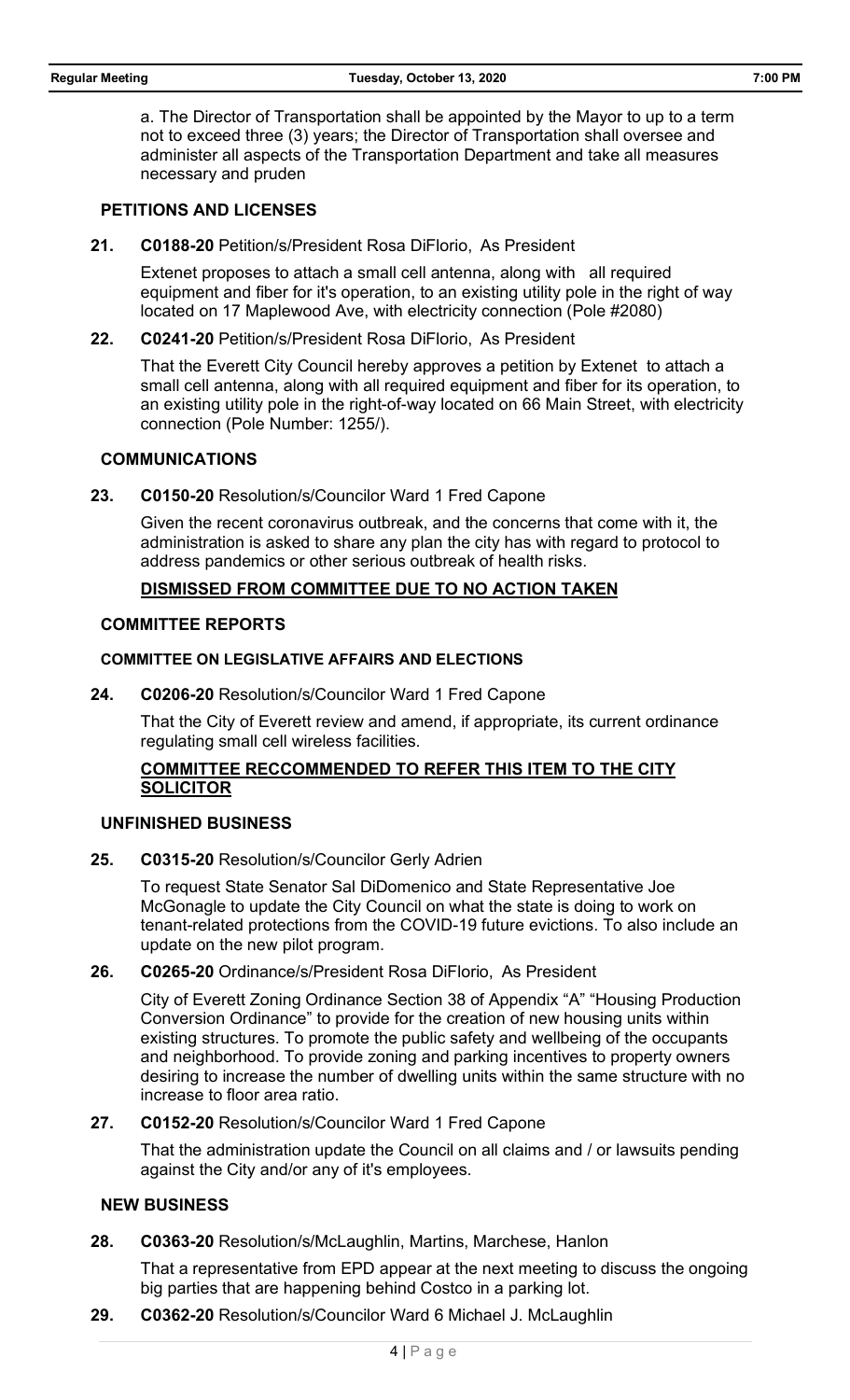That the ECTV Director appear at the next Council meeting to discuss programming on ECTV

**30. C0364-20** Resolution/s/Councilor Ward 6 Michael J. McLaughlin

That the City require all future appointments to a board/commission to have been a resident of Everett ,prior to being appointed for that particular position.

**31. C0365-20** Resolution/s/Councilor Ward 6 Michael J. McLaughlin

That Sergeant Gaff appear at the next Government Operations Committee Meeting to discuss traffic flow between Walnut St & Broadway.

**32. C0370-20** Resolution/s/Councilor Ward 6 McLaughlin, Councilor Ward 1 Capone

Asking the Director of Public Works to attend the next Government operations, Public Safety, Public service committee meeting to discuss Street signage and a aggressive plan to replace many of the signs that are no longer readable across the city

**33. C0367-20** Resolution/s/Councilman Michael K. Marchese

That the City consider changing parking ordinances, due to many illegal vehicles parking on Everett Streets

**34. C0368-20** Resolution/s/Councilman Michael K. Marchese

That the City consider putting a moratorium on the construction of twenty or more apartments/condos in certain areas of the City.

**35. C0361-20** Resolution/s/Councilor Ward 6 McLaughlin, Councilor Martins

That the Chairman of the Liquor Licensing Board appear at the next City Council meeting to discuss establishments having to close at 11PM

**36. C0369-20** Resolution/s/Councilor Ward 6 McLaughlin, Councilor Martins

To invite a representative from the Alcohol beverage control commission to the next Government operations Public Safety public service committee meeting to discuss liquor establishments within Encore Boston Harbor

**37. C0371-20** Resolution/s/Councilor Ward 1 Fred Capone

That the Mayor provide the names of all employees along with their job titles, broken down by department, that have been laid off during or after FY 2020 and the current status as to each individual.

**38. C0372-20** Resolution/s/Councilor Ward 1 Fred Capone

That the Administration update the Council as to the Wehner Park project, including the scope of remaining work, anticipated completion date, total expense to date and total anticipated expense.

**39. C0373-20** Resolution/s/Councilor Ward 1 Fred Capone

That the Administration provide information to the Council regarding the publication entitled "Everett Matters"

**40. C0374-20** Resolution/s/Councilor Ward 1 Capone, Councilor Ward 6 McLaughlin

That the Administration do a better job of timely informing the Council when the City recognizes individuals and/or businesses via public ceremonies.

**41. C0375-20** Resolution/s/Councilman Michael K. Marchese

That the City honor former Mayor's George & John McCarthy in some way.

**42. C0378-20** Resolution/s/Councilor Martins, Councilor Ward 6 McLaughlin That the Mayor's Office and the City Council work together to provide a safe

Halloween drive through down at Rivergreen Park.

**43. C0379-20** Resolution/s/Councilor Ward 6 McLaughlin, Councilor Martins

That the Mayor appropriate \$ 2,000,000 from free cash into a "Pay The Rent" program for any resident who can prove they have lost their job to Covid-19 directly, and can no longer pay their rent.

**44. C0380-20** Resolution/s/Councilor Ward 1 Fred Capone